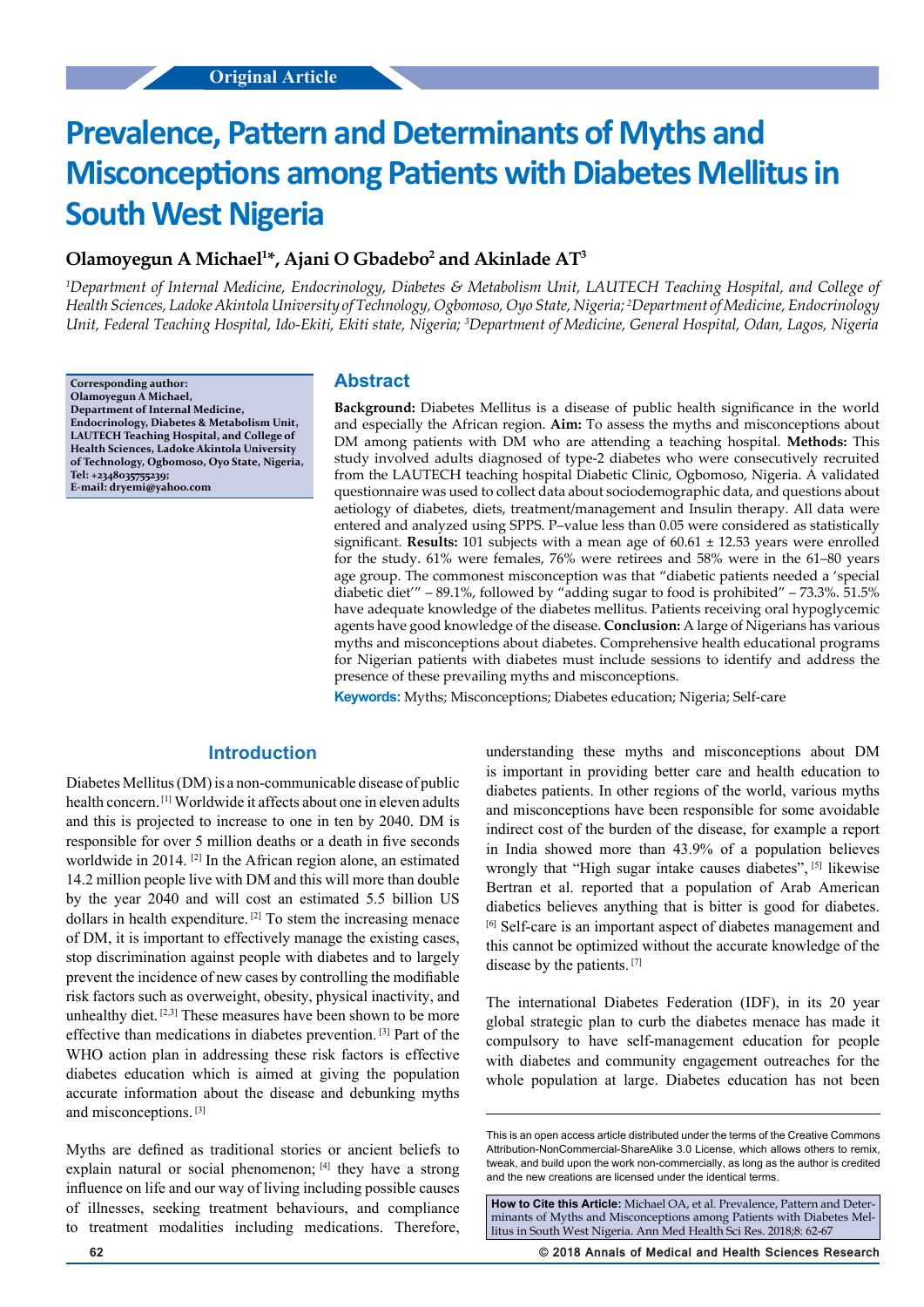embarked upon on a large scale in Nigeria despite being the country with the largest black population. Also, there is paucity of data on common myths and misconceptions about DM in Nigeria, since there is little or no research to specifically assess the prevailing myths and misconceptions about diabetes, including its aetiology, dietary control, course and various treatment modalities. Hence this study assessed the myths and misconceptions about DM among patients with DM who are attending a teaching hospital.

# **Materials and Methods Study location and participants**

The study was conducted at LAUTECH Teaching Hospital, Ogbomoso. The hospital is located in south-western, Nigeria and receives patients from Oyo State and other neighbouring States and beyond. The participants of the study were patients with DM attending the diabetes clinic of the endocrinology, diabetes and metabolism unit of the hospital. The objectives of the study were explained to them before obtaining their informed consents and ethical approval (LTH/OGB/EC/2016/073) was obtained from the ethical review committee of LAUTECH Teaching Hospital, Ogbomoso.

#### **Study type**

This was a cross-sectional study.

#### **Sampling strategy and assessment**

It was a convenient sampling technique. The diabetic patients who attended the clinic in the four months period (from February to May 2016) were approached and recruited. The patients were interviewed by trained resident doctors before consultation for follow up in the clinic. The resident doctors have been part of previous questionnaire surveys and have experience in the administration of questionnaires without bias.

#### **Materials/Questionnaire**

The Research instrument/questionnaire used was designed and pretested. It consists of two sections I and II. Sections I contained data about sociodemographic characteristics and physical measurements of the respondents such as age, gender, diabetes history, etc. Section II was further divided into four parts; Part 1 – questions about aetiology, Part 2 – questions about diets, Part 3 – questions about treatment/management, Part 4 – questions about Insulin and other miscellaneous questions. The questionnaire had 2 pages.

#### **Statistical analysis**

The data from the questionnaires were reviewed, coded, and entered into Statistical Package for Social Sciences (SPSS version 20). Mean  $\pm$  Standard Deviation was used to report continuous variables while frequencies and percentages were used to report categorical variables. Student's T-test and Chi square analysis were used to test for significant differences between the continuous variables and the categorical variables respectively. A p–value less than 0.05 were considered as statistically significant.

# **Results**

A total of one hundred and one (101) patients were recruited for the study, among which 62 (61.4%) were females. The overall mean age was  $60.61 \pm 12.53$  years and more than half (58.4%) of the respondents were in the 61–80 years age group. Majority (76.2%) of the respondents were retirees, traders or civil servants, others are shown in Table 1. Sixty–one (60.4%) of the respondents have at least secondary education and just 12.9% were managing diabetes with only insulin. Self-monitoring of blood glucose is practiced by 57 out of the 58 of those that have personal glucometers [Table 1].

| Table 1: Socio-demographic and general characteristics. |                              |  |  |
|---------------------------------------------------------|------------------------------|--|--|
| Variables                                               | Frequency (Percentage) n=101 |  |  |
| Age                                                     |                              |  |  |
| ~10                                                     | 7(6.9)                       |  |  |
| $41 - 60$                                               | 33 (32.7)                    |  |  |
| $61 - 80$                                               | 59 (58.4)                    |  |  |
| > 80                                                    | 2(2.0)                       |  |  |
| Gender                                                  |                              |  |  |
| Male                                                    | 39 (38.6)                    |  |  |
| Female                                                  | 62 (61.4)                    |  |  |
| Occupation                                              |                              |  |  |
| Unemployed                                              | 8(7.9)                       |  |  |
| Trading                                                 | 21 (20.8)                    |  |  |
| Farming                                                 | 2(2.0)                       |  |  |
| Artisan                                                 | 7(6.9)                       |  |  |
| Civil Servant                                           | 19 (18.8)                    |  |  |
| <b>Public Servant</b>                                   | 7(6.9)                       |  |  |
| Retiree                                                 | 37 (36.6)                    |  |  |
| Religion                                                |                              |  |  |
| Christianity                                            | 77 (76.2)                    |  |  |
| Islam                                                   | 23 (22.8)                    |  |  |
| Traditionalist                                          | 1(1.0)                       |  |  |
| <b>Education</b>                                        |                              |  |  |
| None                                                    | 27 (26.7)                    |  |  |
| Primary                                                 | 13 (12.9)                    |  |  |
| Secondary                                               | 17 (16.8)                    |  |  |
| Tertiary                                                | 44 (43.6)                    |  |  |
| <b>Income</b>                                           |                              |  |  |
| < 20,000                                                | 50 (49.5)                    |  |  |
| 20,000-49,000                                           | 18 (17.8)                    |  |  |
| 50,000-100,000                                          | 21 (20.8)                    |  |  |
| >100,000                                                | 12 (11.9)                    |  |  |
| <b>Diabetes Type</b>                                    |                              |  |  |
| Type 1                                                  | 4 (4.0)                      |  |  |
| Type 2                                                  | 97 (96.0)                    |  |  |
| <b>Diabetes Treatment</b>                               |                              |  |  |
| Diet                                                    | 3(3.0)                       |  |  |
| OHA<br>OHA + Insulin                                    | 59 (58.4)                    |  |  |
| Insulin Only                                            | 26 (25.7)                    |  |  |
|                                                         | 13 (12.9)                    |  |  |
| Do you have glucometer?                                 |                              |  |  |
| Yes<br>No                                               | 58 (57.4)                    |  |  |
|                                                         | 43 (42.6)                    |  |  |
| <b>SMBG</b>                                             |                              |  |  |
| Yes                                                     | 57 (56.4)                    |  |  |
| No                                                      | 44 (43.6)                    |  |  |

As shown in Table 2, the male patients have been living with diabetes longer than the females  $(91.62 \pm 78.80$  months vs 63.64  $\pm$  52.54 months, p-value = 0.036). The overall waist circumference and hip circumference were  $93.05 \pm 17.93$  cm and  $94.00 \pm 20.50$  cm respectively. Glycated haemoglobin was  $8.38 \pm 2.86\%$  and fasting blood sugar was  $8.03 \pm 3.54$  mmol/L.

About the aetiology of diabetes, the most common misconception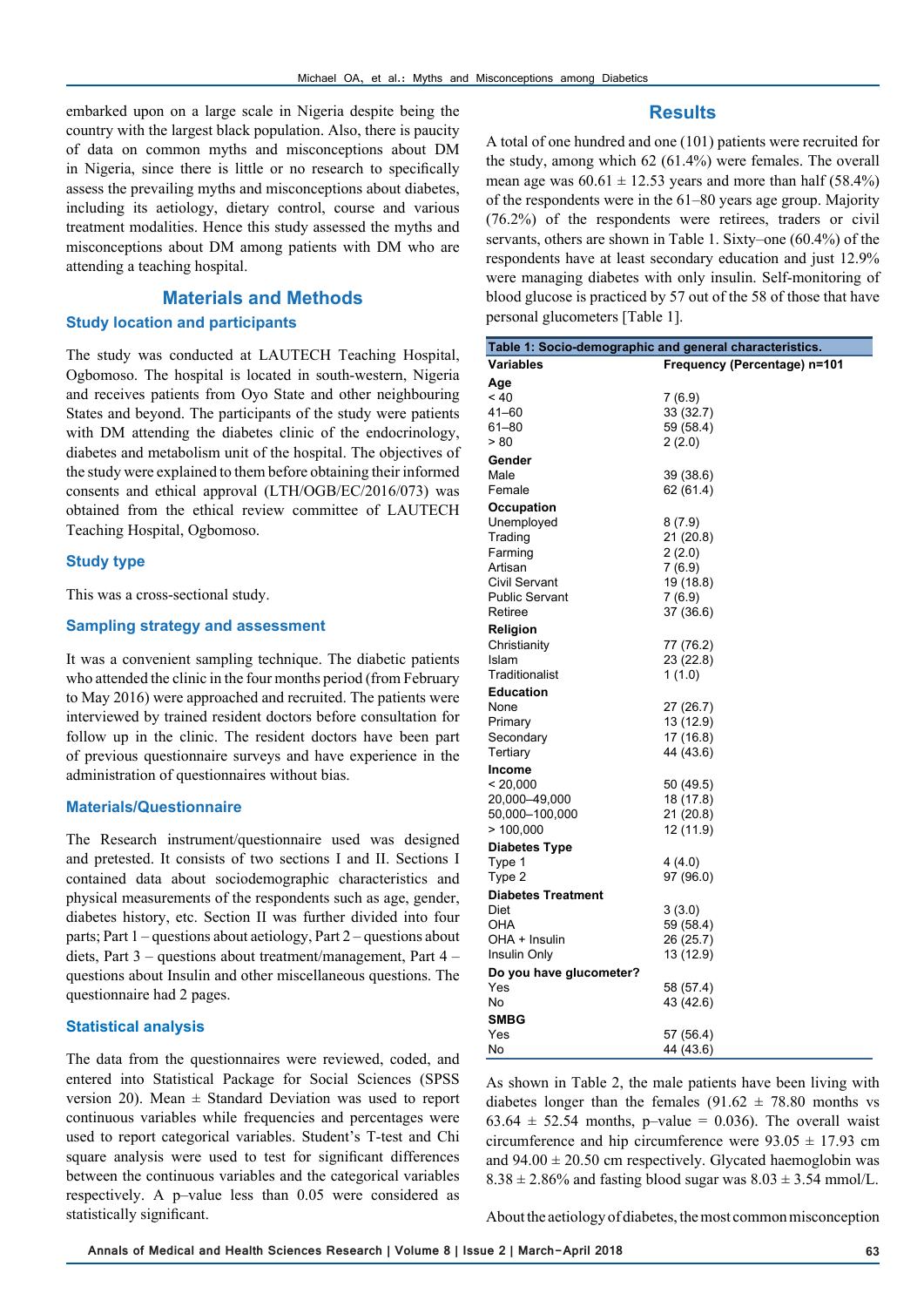is "eating sugar causes diabetes", concluded by more than half of the respondents (50.5%). This is followed by "diabetes is not a serious disease" (27.7%) and "type 1 diabetes is more serious than type 2 diabetes" (17.8%). In the diets section [Table 3], 90 (89.1%) and 74 (73.3%) of the respondents believe "diabetic patients needed a 'special diabetic diet'" and that "adding sugar to food is prohibited" respectively [Table 4]. For the section on treatment of diabetes, 29 (28.7%) of the respondents believe "if you do not need medicines, you only have 'mild disease'" and also that "prolonged use of oral hypoglycaemic agents or insulin can lead to serious side effects" [Table 5]. Approximately 18% of the respondents believe that "people with diabetes can't participate in exercise/athletics" and about 15% believes that "when people with type 2 diabetes begin insulin therapy, they are in the 'final stages' of diabetes" [Table 6].

| Table 2: Other socio-demographic and clinical data. |                       |                       |                       |         |  |
|-----------------------------------------------------|-----------------------|-----------------------|-----------------------|---------|--|
| <b>Variables</b>                                    | Total                 | Male                  | Female                | p-value |  |
| Age (Years)                                         | 60.61 $\pm$<br>12.53  | 59.59 $\pm$<br>15.63  | 61.26 $\pm$<br>10.20  | 0.517   |  |
| Duration of diabetes<br>(months)                    | $74.38 \pm$<br>64.97  | $91.62 \pm$<br>78.80  | 63.64 $\pm$<br>52.54  | 0.036   |  |
| Weight (Kg)                                         | 69.99 $\pm$<br>16.31  | $70.75 \pm$<br>13.73  | 69.49 $\pm$<br>17.90  | 0.712   |  |
| Height (m)                                          | $1.67 \pm$<br>0.33    | $1.69 \pm$<br>0.07    | $1.66 \pm$<br>0.42    | 0.598   |  |
| WC (cm)                                             | $93.05 \pm$<br>17.93  | 91.14 $\pm$<br>17.45  | $94.34 \pm$<br>18.29  | 0.418   |  |
| $HC$ (cm)                                           | $94.00 \pm$<br>20.50  | $86.04 \pm$<br>20.78  | $99.21 \pm$<br>18.74  | 0.003   |  |
| SBP (mmHq)                                          | $132.88 \pm$<br>19.40 | $131.68 \pm$<br>18.45 | $133.68 \pm$<br>20.12 | 0.629   |  |
| DBP (mmHg)                                          | $80.05 \pm$<br>11.75  | $79.89 \pm$<br>11.61  | $80.16 \pm$<br>11.94  | 0.915   |  |
| HbA1c (%)                                           | $8.38 \pm$<br>2.86    | $8.09 \pm$<br>2.87    | $8.55 \pm$<br>2.89    | 0.620   |  |
| Fasting Blood Sugar<br>(mmol/L)                     | $8.03 \pm$<br>3.54    | $7.62 \pm$<br>4.28    | $8.31 \pm$<br>2.98    | 0.360   |  |

| Table 3: Misconceptions about Aetiology.     |                                  |  |  |
|----------------------------------------------|----------------------------------|--|--|
| <b>Misconception Statements</b>              | <b>Frequency</b><br>(Percentage) |  |  |
| Aetiology                                    |                                  |  |  |
| Eating sugar causes diabetes                 |                                  |  |  |
| Yes                                          | 51 (50.5)                        |  |  |
| No                                           | 21 (20.8)                        |  |  |
| I don't know                                 | 29 (28.7)                        |  |  |
| Diabetes is the disease of the only the rich |                                  |  |  |
| Yes                                          | 5(5.0)                           |  |  |
| No                                           | 82 (81.2)                        |  |  |
| I don't know                                 | 14 (13.9)                        |  |  |
| Only older people get diabetes               |                                  |  |  |
| Yes                                          | 8(7.9)                           |  |  |
| No                                           | 84 (83.2)                        |  |  |
| I don't know                                 | 9(8.9)                           |  |  |
| Diabetes is not a serious disease            |                                  |  |  |
| Yes                                          | 28 (27.7)                        |  |  |
| No                                           | 63 (62.4)                        |  |  |
| I don't know                                 | 10(9.9)                          |  |  |
| Type 1 diabetes is more serious than type 2  |                                  |  |  |
| diabetes                                     | 18 (17.8)                        |  |  |
| Yes                                          | 5(5.0)                           |  |  |
| No                                           | 78 (77.2)                        |  |  |
| I don't know                                 |                                  |  |  |

| Table 4: Misconceptions about Diet.              |                                  |
|--------------------------------------------------|----------------------------------|
| <b>Misconception Statements</b>                  | <b>Frequency</b><br>(Percentage) |
| <b>Diet</b>                                      |                                  |
| Diabetic patient needed "special diabetic diet"  |                                  |
| Yes                                              | 90 (89.1)                        |
| N٥                                               | 7(6.9)                           |
| I don't know                                     | 4(4.0)                           |
| Rice is prohibited                               |                                  |
| Yes                                              | 33(32.7)                         |
| N٥                                               | 62(61.4)                         |
| I don't know                                     | 6(5.9)                           |
| Only beans and beans products should be eaten by |                                  |
| diabetic patients                                | 31 (30.7)                        |
| Yes                                              | 65 (64.4)                        |
| Nο<br>I don't know                               | 5(5.0)                           |
|                                                  |                                  |
| <b>Fruits is prohibited</b>                      |                                  |
| Yes                                              | 25(24.8)                         |
| N٥                                               | 70 (69.3)                        |
| I don't know                                     | 6(5.9)                           |
| Bitter vegetable reduce the blood sugar          |                                  |
| Yes                                              | 46 (45.5)                        |
| No                                               | 24 (23.8)                        |
| I don't know                                     | 31 (30.7)                        |
| Honey is good for diabetes                       |                                  |
| Yes                                              | 40 (39.6)                        |
| No                                               | 42 (41.6)                        |
| I don't know                                     | 19 (18.8)                        |
| Adding sugar to food is prohibited               |                                  |
| Yes                                              | 74 (73.3)                        |
| N٥                                               | 22(21.8)                         |
| I don't know                                     | 5(5.0)                           |
| Water intake should be decreased when passing    |                                  |
| large amounts of urine                           | 11 (10.9)                        |
| Yes                                              | 66 (65.3)                        |
| N٥                                               | 24 (23.8)                        |
| I don't know                                     |                                  |

| Table 5: Misconceptions about Treatment.                                                  |                           |  |  |
|-------------------------------------------------------------------------------------------|---------------------------|--|--|
| <b>Misconception Statements</b>                                                           | Frequency<br>(Percentage) |  |  |
| <b>Treatment</b>                                                                          |                           |  |  |
| Diabetes can be treated by control of diets alone                                         |                           |  |  |
| Yes                                                                                       | 20 (19.8)                 |  |  |
| No                                                                                        | 66 (65.3)                 |  |  |
| I don't know                                                                              | 15 (14.9)                 |  |  |
| Medication should be stopped during acute                                                 |                           |  |  |
| illness                                                                                   | 9(8.9)                    |  |  |
| Yes                                                                                       | 83 (82.2)                 |  |  |
| No                                                                                        | 9(8.9)                    |  |  |
| I don't know                                                                              |                           |  |  |
| Herbal therapy is more efficacious and safer than<br>insulin or oral hypoglycaemic drugs  |                           |  |  |
| Yes                                                                                       | 11 (10.9)                 |  |  |
| No                                                                                        | 67(66.3)                  |  |  |
| I don't know                                                                              | 23 (22.8)                 |  |  |
| If you do not need medicines, you only have 'mild                                         |                           |  |  |
| disease'                                                                                  | 29 (28.7)                 |  |  |
| Yes                                                                                       | 36 (35.6)                 |  |  |
| No                                                                                        | 36 (35.6)                 |  |  |
| I don't know                                                                              |                           |  |  |
| Diabetes is cured when blood glucose is                                                   |                           |  |  |
| controlled                                                                                | 20 (19.8)                 |  |  |
| Yes<br>No                                                                                 | 58 (57.4)                 |  |  |
| I don't know                                                                              | 23(22.8)                  |  |  |
|                                                                                           |                           |  |  |
| Prolonged use of oral hypoglycaemic agents or<br>insulin can lead to serious side effects |                           |  |  |
| Yes                                                                                       | 29 (28.7)                 |  |  |
| No                                                                                        | 29 (28.7)                 |  |  |
| I don't know                                                                              | 43 (42.6)                 |  |  |
|                                                                                           |                           |  |  |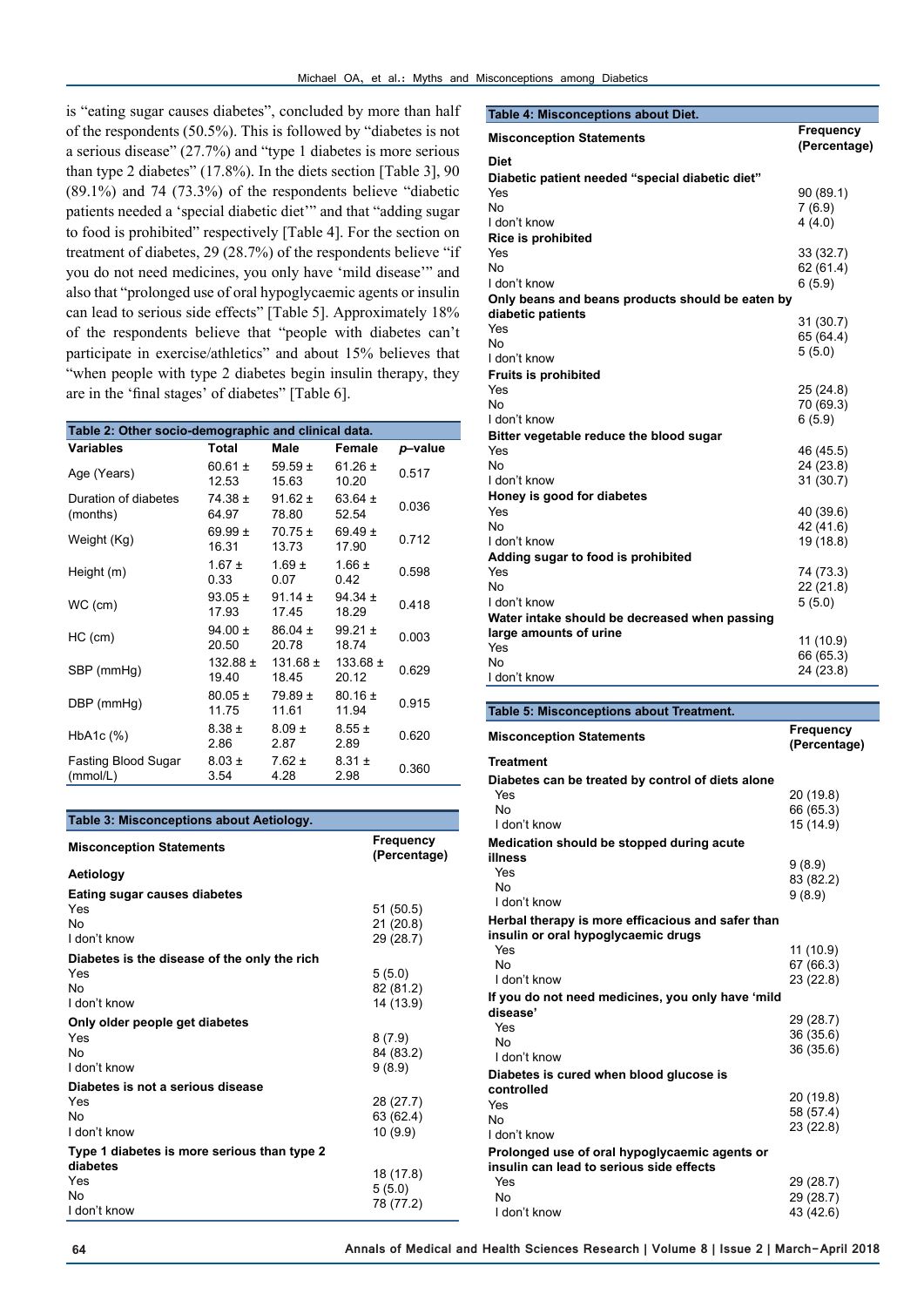| If you are taking medications, you can eat<br>anything you want |           |
|-----------------------------------------------------------------|-----------|
|                                                                 | 23(22.8)  |
| Yes                                                             | 67 (66.3) |
| No                                                              | 11(10.9)  |
| I don't know                                                    |           |
| There is no need to take medicine when your                     |           |
| blood sugar is normal                                           | 15 (14.9) |
| Yes                                                             | 27(26.7)  |
| No                                                              |           |
| I don't know                                                    | 59 (58.4) |

| Tables 6: Misconceptions about Insulin and Miscellaneous. |                           |  |  |
|-----------------------------------------------------------|---------------------------|--|--|
| <b>Misconception Statements</b>                           | Frequency<br>(Percentage) |  |  |
| <b>Insulin and Miscellaneous</b>                          |                           |  |  |
| Insulin is addictive (once on insulin, always will        |                           |  |  |
| use insulin)                                              | 11 (10.9)                 |  |  |
| Yes                                                       | 28 (27.7)                 |  |  |
| No                                                        | 62(61.4)                  |  |  |
| I don't know                                              |                           |  |  |
| When people with type 2 diabetes begin insulin            |                           |  |  |
| therapy, they are in the 'final stages' of diabetes       |                           |  |  |
| Yes                                                       | 15 (14.9)                 |  |  |
| No                                                        | 27 (26.7)                 |  |  |
| I don't know                                              | 59 (58.4)                 |  |  |
| People with diabetes can't participate in exercise/       |                           |  |  |
| athletics                                                 | 18 (17.8)                 |  |  |
| Yes                                                       | 61(60.4)                  |  |  |
| No                                                        | 22 (21.8)                 |  |  |
| I don't know                                              |                           |  |  |
| Women with diabetes should not be pregnant                |                           |  |  |
| Yes                                                       | 1(1.0)                    |  |  |
| No                                                        | 57 (56.4)                 |  |  |
| I don't know                                              | 43 (42.6)                 |  |  |
| Once you have diabetes, you should not have               |                           |  |  |
| sexual intercourse with your spouse again                 |                           |  |  |
| Yes                                                       | 5(5.0)                    |  |  |
| No                                                        | 73 (72.3)                 |  |  |
| I don't know                                              | 23 (22.8)                 |  |  |
|                                                           |                           |  |  |

Overall, more than half (51.5%) of the patients were adjudged to have adequate knowledge, followed by 27.7% who have average knowledge of the aetiology, diets, and management of diabetes [Figure 1].



**Figure 1:** Knowledge levels amidst the respondents.

Table 4 shows the logistic regression analysis of the various predictors for overall knowledge of diabetes. The odds of a patient receiving OHA or OHA and insulin to have a good knowledge of the disease is 9.2 and 5.2 times (95% CI, 1.984  $-42.284$  and  $1.044 - 25.777$ ) that of those on other treatments, a statistically significant effect ( $X2 = 8.054$ , p=0.005 and  $X2 =$ 4.051, p=0.044) [Table 7].

| Table 7: Regression analysis of the predictors for overall<br>knowledge amidst the respondents. |    |              |                   |                     |         |
|-------------------------------------------------------------------------------------------------|----|--------------|-------------------|---------------------|---------|
| Variables                                                                                       | df | Wald $(X^2)$ | Odds Ratio 95% CI |                     | p-value |
| Age                                                                                             | 1  | 1.112        | 0.973             | $0.925 -$<br>1.024  | 0.292   |
| Gender                                                                                          | 1  | 0.028        | 0.909             | $0.301 -$<br>2.746  | 0.866   |
| Duration of<br>diabetes                                                                         | 1  | 3.895        | 1.009             | $1.000 -$<br>1.019  | 0.048   |
| Treatment (OHA)                                                                                 | 1  | 8.054        | 9.160             | $1.984 -$<br>42.284 | 0.005   |
| Treatment (OHA +<br>Insulin)                                                                    | 1  | 4.051        | 5.188             | $1.044 -$<br>25.777 | 0.044   |
| <b>SMBG</b>                                                                                     | 1  | 3.220        | 2.411             | $0.922 -$<br>6.303  | 0.073   |
| Diabetes type                                                                                   | 1  | 0.250        | 0.426             | $0.015 -$<br>12.047 | 0.617   |

# **Discussion**

The adequate and appropriate knowledge of a particular disease is the greatest weapon in the prevention and effective management of the disease and evidence has shown over the years that attention should be given to ensuring adequate knowledge of diabetes. [8,9] Diabetes symptoms could be virtually non-existence or considered to be "normal" by an individual until it has given rise to chronic complications that could either be microvascular or macrovascular or both, thus resulting in higher morbidities and mortalities. [10,11]

The main finding of this study is that myths and misconceptions about diabetes with its management among diabetics in the South-western Nigerians are highly prevalent and may be encountered in day-to-day clinical practice. They can easily represent an important barrier for effective management of diabetes for physicians and diabetes educators. These myths and misconceptions if not properly and effectively managed may lead to suboptimal control of diabetes which can increase the likelihood of patients developing both acute and chronic complications of diabetes.

Our result shows that only approximately half of the patients have adequate knowledge of the disease, that is, one in two of these patients do not have enough knowledge of the disease. This might be related to relatively fair educational status of the participants; more than half of the patients had at least a secondary education.

It is apparent that there is a need for continuous patients' empowerment through diabetes education, as this is an important, effective strategy to improve diabetes health outcomes and recently, most translational research has been patients-focused. [12,13] This will not just help patients' suffering from the disease, but it will also help the society at large as, the education will involve the spouses of diabetics and some of their relatives. [14]

The most common misconception in our study is centred on the involvement of sugar in the aetiology, diet and treatment of diabetes. Most of the patients believe eating sugar causes diabetes probably because diabetic patients before treatment passes out urine that is sugary and therefore it must have caused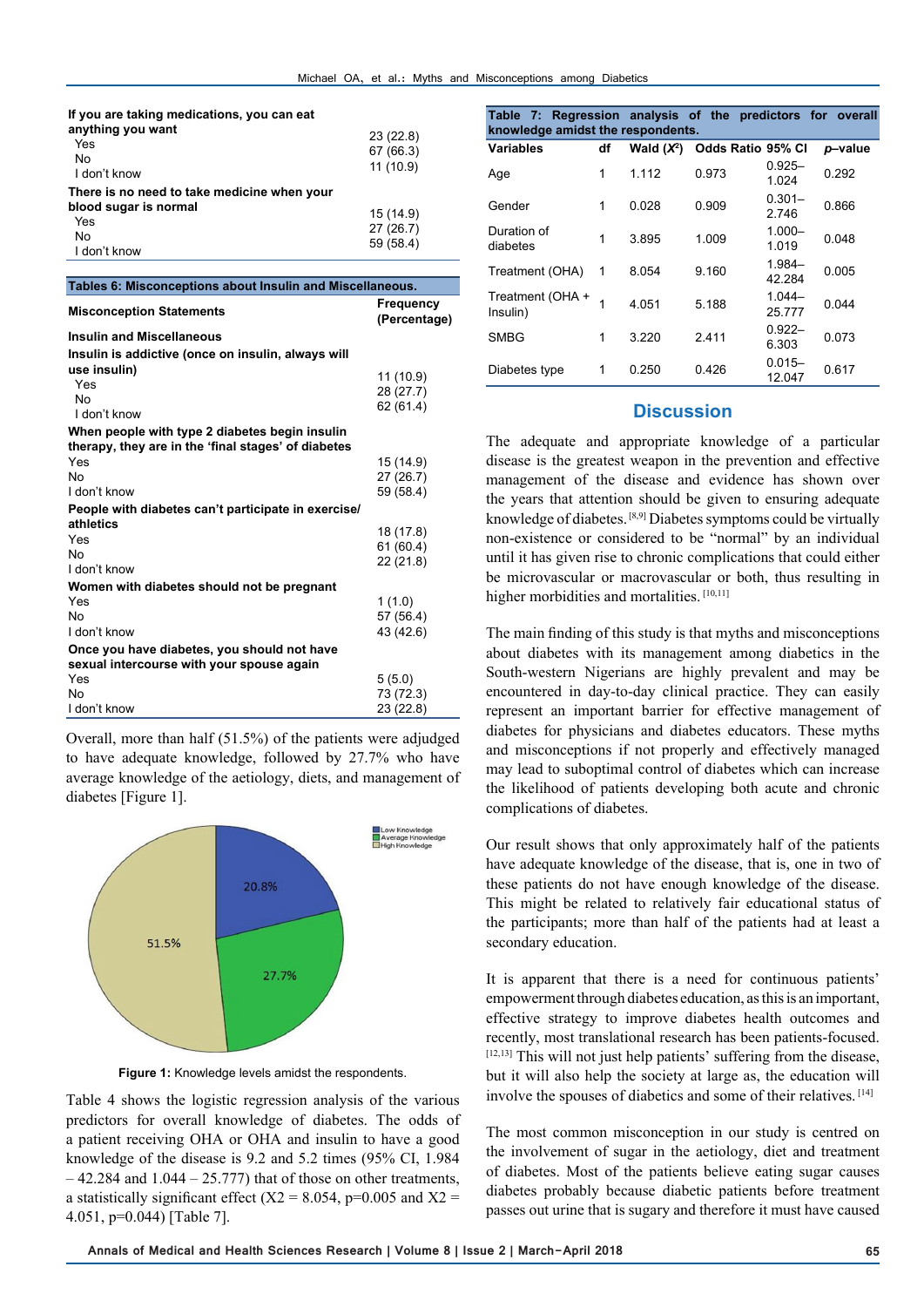it, or at least part of the causes. This has in a way affected their believe and even more of them believe adding sugar to food is prohibited. This could influence a lifestyle of taking bitter food and sometimes herbs as is found out by Rehman et al. and Rajkumar et al. in different Indian populations. [9,15]

Exogenous insulin, which is sometimes used in the management of diabetes is also not properly understood by some of the patients. Some believe that taking insulin injection signify the final stages of type 2 diabetes not knowing that the medication type given to patients is determined by the stage of the disease and what is most appropriate per situation. Misconceptions about insulin are not uncommon among diabetic patients [16-18] and study even addressed breaking myths and misconceptions about insulin in diabetes management. [19]

Also, our results indicate that at least 48.5% of the participants had one form of misconceptions or the other, implying that there was room for improvement in our patients' education. The factors which had a significant association with high misconceptions were duration of diabetes and modality of treatment that is, use of either oral hypoglycemia agents (OHA) or OHA with insulin. Both age and gender had no significant relationship with misconceptions levels. This is contrary to similar study carried out in Saudi Arabia by Alsunni A et al. [20] who found female gender to be significantly associated with moderate to high levels of misconceptions; this was attributed to social norms of a conservative society with significantly less exposure of women to information and interaction. This social norm of less exposure against women is not prominent in our environment hence, none association of gender with misconceptions in this study. Duration of DM diagnosis was found to be significantly associated ( $p$ < 0.05) with prevalence of misconceptions. The probabilities of having misconceptions decreased with reduced period of diabetes diagnosis. This might be related to multiple sources of information for newly diagnosed patients, with improved diabetes awareness programs compared to decades ago.

Overall, the importance of empowerment cannot be overemphasized in the quest to stem the prevailing myths and misconceptions about diabetes mellitus; this is an effort that starts not just with the patients but also with the healthcare workers. <sup>[21]</sup> Effective diabetes management not only requires the provision of comprehensive medical care and diabetes education, skillful self-care by the individuals with diabetes is essential. A person's self-care practices are influenced by their knowledge, their physical ability to undertake tasks such as selfmonitoring of blood glucose (SMBG), the support they receive from family and health professionals and their own beliefs and attitude.

# **Conclusion**

In conclusion, myths and misconceptions among diabetics prevail in a large number of Nigerian patients with diabetes. These misconceptions constitute important barriers to effective diabetes management hence may negatively affect their health. Comprehensive health educational programs

for Nigerian patients with diabetes must include sessions to identify and address the presence of these prevailing myths and misconceptions. In addition, health care providers (including diabetologists, physicians and diabetes educators) providing cares for Nigerian patients with diabetes must be aware of the high prevalence of these prevailing cultural beliefs and misconceptions.

### **Conflict of Interest**

The authors declare that there is no conflict of interest.

#### **References**

- 1. Foma MA, Saidu Y, Omoleke SA, Jafali J. Awareness of diabetes mellitus among diabetic patients in the Gambia: a strong case for health education and promotion. BMC Public Health. 2013;13:1124.
- 2. International Diabetes Federation. IDF Diabetes Atlas,  $7<sup>th</sup>$  edn. Brussels, Belgium: International Diabetes Federation, 2015. ISBN: 978- 2-930229-81-2.
- 3. World Health Organization. Global report on diabetes. Geneva, Switzerland: WHO Press, 2016. ISBN 978 92 4 156525 7 (NLM classification: WK 810)
- 4. Dunning T. Exploring the world, mythology of diabetes. Diabetes Voice. 2004;49:30-33.
- 5. Rai M, Kishore J. Myths about diabetes and its treatment in North Indian population. International Journal of Diabetes in Developing Countries. 2009;29:129-132.
- 6. Bertran EA, Pinelli NR, Sills SJ, Jaber LA. The Arab American experience with diabetes: Perceptions, myths and implications for culturally-specific interventions. Primary Care Diabetes. 2017;11 (1):13-19.
- 7. Peek ME, Harmon SA, Scott SJ, Eder M, Roberson TS, Tang H, et al. Culturally tailoring patient education and communication skills training to empower African-Americans with diabetes. TBM 2012;2:296- 308.
- 8. Moodley LM, Rambiritch V. An assessment of the level of knowledge about Diabetes Mellitus among diabetic patients in a primary healthcare setting. South Afr Fam Pract 2007;49:16a-16d.
- 9. Rajkumar P, Nasrin NA, Shib SD, Abhijit VB, Lokeshmaran. Popular misconceptions regarding the diabetes management: Where should we focus our attention? Journal of Clinical and Diagnostic Research. 2013;7:287-291.
- 10. Vinicor F. Is diabetes a public-health disorder? Diabetes Care. 1994;17:22-27.
- 11. Unwin N, Whiting D, Gan D, Jacqmain O, Ghyoot G, editors. IDF Diabetes Atlas. 4th ed. Brussels: International Diabetes Federation. 2009.
- 12. Norris SL, Engelgau MM, Narayan KM. Effectiveness of selfmanagement training in type 2 diabetes: a systematic review of randomized controlled trials. Diabetes Care. 2001;24:561-587.
- 13. Wing RR, Goldstein MG, Acton KJ, Birch LL, Jakicic JM, Sallis JF, et al. Behavioral science research in diabetes: Lifestyle changes related to obesity, eating behavior, and physical activity. Diabetes Care. 2001;24:117-123.
- 14. Gunggu A, Thon CC, Lian CW. Predictors of diabetes self-management among type 2 diabetes patients. Journal of Diabetes Research 2016.
- 15. Rehman A, Mirza U, Jehan M, Pasha SA. Myths and misconceptions regarding diabetes mellitus among diabetic and non-diabetic indian population. International Journal of Current Research and Review, 2013;5:26-30.
- 16. Sabra AA, Taha AZ, Al-Zubier AG, Al-Kurashi NY. Misconceptions about diabetes mellitus among adult male attendees of primary health care centres in Eastern Saudi Arabia, South African Family Practice, 2010;52: 344-349.